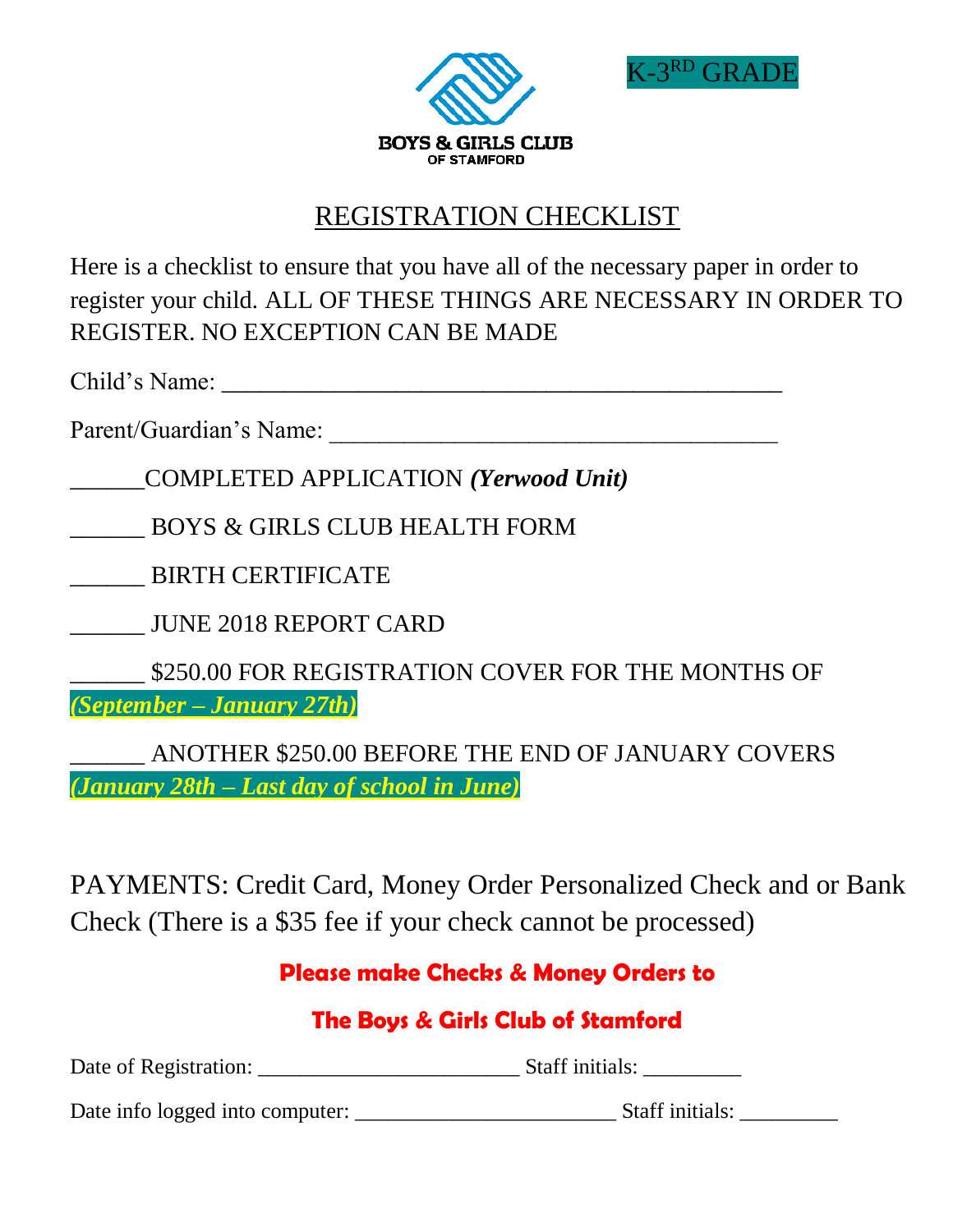

Interviewed by: \_\_\_\_\_\_\_\_ Membership #: \_\_\_\_\_\_\_\_

|                                                                               | <b>BOYS &amp; GIRLS CLUB</b><br>OF STAMFORD |                                                                                                                                                                       |  |
|-------------------------------------------------------------------------------|---------------------------------------------|-----------------------------------------------------------------------------------------------------------------------------------------------------------------------|--|
| First Name: ____________________                                              |                                             |                                                                                                                                                                       |  |
| Nickname: ___________________                                                 |                                             |                                                                                                                                                                       |  |
| Gender: M F DOB: SSN:                                                         |                                             |                                                                                                                                                                       |  |
| <b>Ethnicity:</b>                                                             |                                             | White ___ Black/ African American ___ Asian ___ Black Hispanic ___ White Hispanic<br>Native American/Alaskan Native __Native Hawaiian/Pacific Islander __ Multiracial |  |
|                                                                               |                                             |                                                                                                                                                                       |  |
|                                                                               |                                             |                                                                                                                                                                       |  |
|                                                                               |                                             |                                                                                                                                                                       |  |
| <b>School Information:</b>                                                    |                                             |                                                                                                                                                                       |  |
| Current Teacher: ______________________                                       |                                             | Guidance Counselor: ___________________________                                                                                                                       |  |
|                                                                               |                                             | Grade:                                                                                                                                                                |  |
| <b>Medical Information:</b>                                                   |                                             |                                                                                                                                                                       |  |
|                                                                               |                                             |                                                                                                                                                                       |  |
|                                                                               |                                             | Permission for Treatment by Doctor/Hospital: ____Yes ____No Medicaid: ____Yes ____No                                                                                  |  |
| Does your family have health and/or accident insurance: ____Yes ____No        |                                             |                                                                                                                                                                       |  |
|                                                                               |                                             |                                                                                                                                                                       |  |
|                                                                               |                                             |                                                                                                                                                                       |  |
| Date Health Info Received <b>Example 20</b>                                   |                                             |                                                                                                                                                                       |  |
| Serious Health Problems: __Yes __No If Yes, explain: _                        |                                             |                                                                                                                                                                       |  |
|                                                                               |                                             |                                                                                                                                                                       |  |
| Date Medical Info Received _______________________                            |                                             |                                                                                                                                                                       |  |
|                                                                               |                                             |                                                                                                                                                                       |  |
| General:                                                                      |                                             |                                                                                                                                                                       |  |
|                                                                               |                                             | Birth Certificate on File: ____ Yes ___No Birth City: _________ Birth State/Country: _________                                                                        |  |
|                                                                               |                                             | Member/Contacts Understood Signed Insurance Disclaimer and Permission Statement: ____Yes ___No                                                                        |  |
| Member has permission to be used in public relations materials: ____Yes ___No |                                             |                                                                                                                                                                       |  |
|                                                                               |                                             | Member may participate in all Club activates in or adjacent to the club building: ____Yes ____No                                                                      |  |
| Club Member Since: ______                                                     | Religion: _______________                   |                                                                                                                                                                       |  |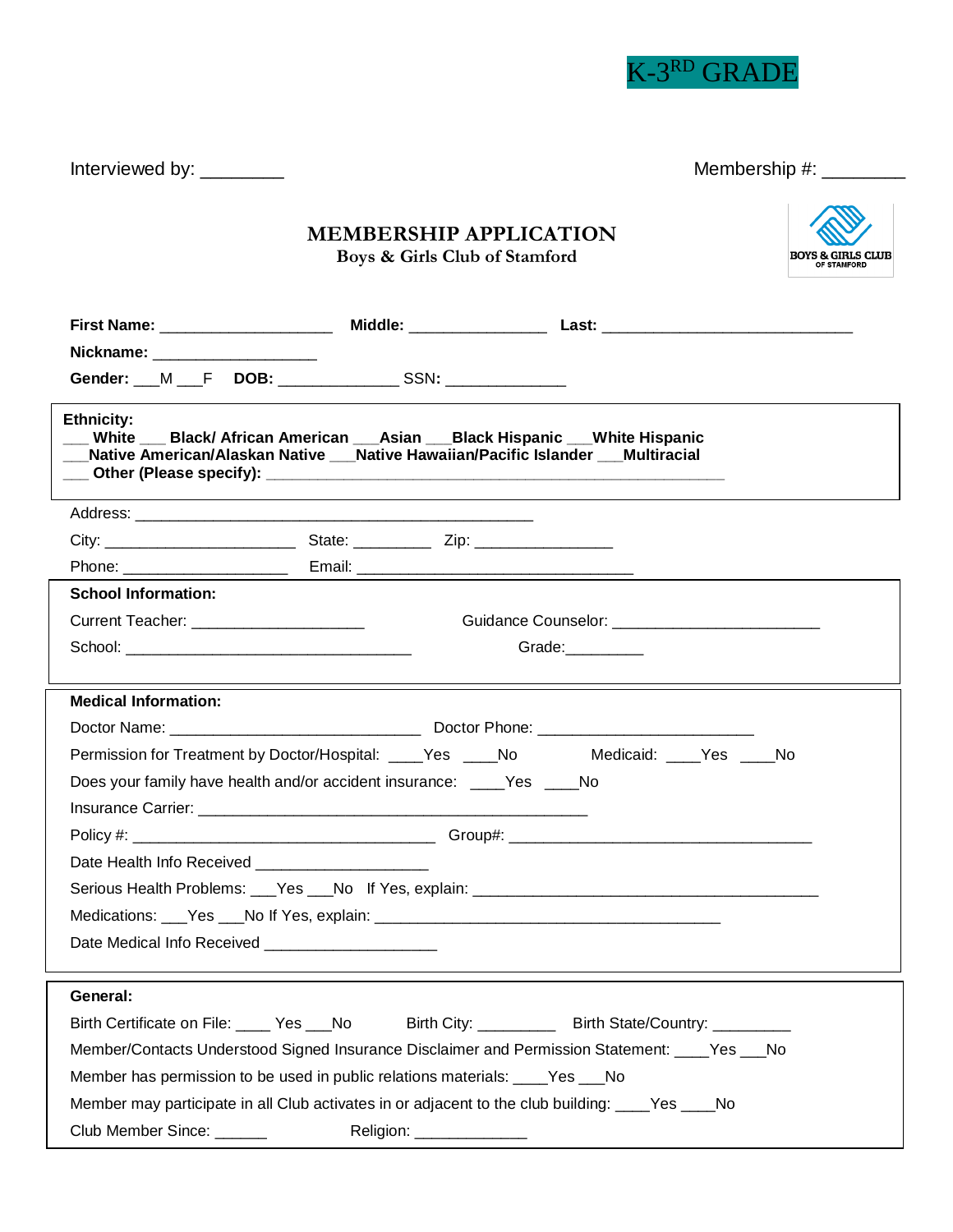

| Member lives with __Mom __Step Mom __Dad __Step Dad __Grandparent __Other: _______                                                                                                                                                                                                                                                                                                                                                                                                                                                                                                                                                                                                                                                                            |  |
|---------------------------------------------------------------------------------------------------------------------------------------------------------------------------------------------------------------------------------------------------------------------------------------------------------------------------------------------------------------------------------------------------------------------------------------------------------------------------------------------------------------------------------------------------------------------------------------------------------------------------------------------------------------------------------------------------------------------------------------------------------------|--|
|                                                                                                                                                                                                                                                                                                                                                                                                                                                                                                                                                                                                                                                                                                                                                               |  |
| <b>Gross</b><br>$$60,001 - $65,000$                                                                                                                                                                                                                                                                                                                                                                                                                                                                                                                                                                                                                                                                                                                           |  |
| $$35,001 - $40,000$<br><b>Household</b><br>\$5001 - \$10,000<br>$$65,001 - $70,000$                                                                                                                                                                                                                                                                                                                                                                                                                                                                                                                                                                                                                                                                           |  |
| $$40,001 - $45,000$<br>Income:<br>$$10,001 - $15,000$ ________<br>$$70,001 - $75,000$                                                                                                                                                                                                                                                                                                                                                                                                                                                                                                                                                                                                                                                                         |  |
| \$75,001 - \$80,000                                                                                                                                                                                                                                                                                                                                                                                                                                                                                                                                                                                                                                                                                                                                           |  |
| $$80,001 - $85,000$                                                                                                                                                                                                                                                                                                                                                                                                                                                                                                                                                                                                                                                                                                                                           |  |
| $$55,001 - $60,000$ ________<br>$$85,001 - $90,000$                                                                                                                                                                                                                                                                                                                                                                                                                                                                                                                                                                                                                                                                                                           |  |
| Number in Household: ___________________                                                                                                                                                                                                                                                                                                                                                                                                                                                                                                                                                                                                                                                                                                                      |  |
| Is there a Member of the household 65 years old or older: ____Yes ____No                                                                                                                                                                                                                                                                                                                                                                                                                                                                                                                                                                                                                                                                                      |  |
| Is there a Member of the Household Handicapped: _____ Yes _____ No                                                                                                                                                                                                                                                                                                                                                                                                                                                                                                                                                                                                                                                                                            |  |
| Is there anyone who's in the Military who lives in the Household: ____Yes ____No                                                                                                                                                                                                                                                                                                                                                                                                                                                                                                                                                                                                                                                                              |  |
| Current Head of Household: ____Female ____Male                                                                                                                                                                                                                                                                                                                                                                                                                                                                                                                                                                                                                                                                                                                |  |
| <b>Current Single Parent: Yes No</b>                                                                                                                                                                                                                                                                                                                                                                                                                                                                                                                                                                                                                                                                                                                          |  |
| Does Child receive Free or Reduced lunch: Ves<br><b>No</b>                                                                                                                                                                                                                                                                                                                                                                                                                                                                                                                                                                                                                                                                                                    |  |
|                                                                                                                                                                                                                                                                                                                                                                                                                                                                                                                                                                                                                                                                                                                                                               |  |
| <b>Physical:</b>                                                                                                                                                                                                                                                                                                                                                                                                                                                                                                                                                                                                                                                                                                                                              |  |
| Hair Color: _______<br>Eye Color: $\_\_\_\_\_\_\_\_\_\_\_\_\_$<br>Skin Color/Features: __________                                                                                                                                                                                                                                                                                                                                                                                                                                                                                                                                                                                                                                                             |  |
| Weight: $\frac{1}{2}$<br>Height: ____________                                                                                                                                                                                                                                                                                                                                                                                                                                                                                                                                                                                                                                                                                                                 |  |
|                                                                                                                                                                                                                                                                                                                                                                                                                                                                                                                                                                                                                                                                                                                                                               |  |
|                                                                                                                                                                                                                                                                                                                                                                                                                                                                                                                                                                                                                                                                                                                                                               |  |
|                                                                                                                                                                                                                                                                                                                                                                                                                                                                                                                                                                                                                                                                                                                                                               |  |
| <b>T-Shirt Size:</b>                                                                                                                                                                                                                                                                                                                                                                                                                                                                                                                                                                                                                                                                                                                                          |  |
| Youth: S, M, L Adult: S, M, L XL                                                                                                                                                                                                                                                                                                                                                                                                                                                                                                                                                                                                                                                                                                                              |  |
|                                                                                                                                                                                                                                                                                                                                                                                                                                                                                                                                                                                                                                                                                                                                                               |  |
| <b>Walker's Release:</b><br>I hereby give my permission to permit my child to walk home at the end of the program day. I fully approve of this dismissal                                                                                                                                                                                                                                                                                                                                                                                                                                                                                                                                                                                                      |  |
| procedure and by signing this release, I hereby release and hold harmless the Boys & Girls Club of Stamford of any and all<br>responsibility with my child walking home.                                                                                                                                                                                                                                                                                                                                                                                                                                                                                                                                                                                      |  |
|                                                                                                                                                                                                                                                                                                                                                                                                                                                                                                                                                                                                                                                                                                                                                               |  |
|                                                                                                                                                                                                                                                                                                                                                                                                                                                                                                                                                                                                                                                                                                                                                               |  |
| Disclaimer:<br>to attend the summer camp program of the<br>I give my permission for my child<br>Boys & Girls Club and to participate in all activities. I understand that the program is not responsible for the personal<br>property of participants. I authorize the Boys & Girls Club to use photographs of my child to the purpose of telling the<br>program story and promoting the message of the program. In case of emergency, I understand every effort will be made to<br>reach the parent or guardian or participants. In case I cannot be reached, I give permission to the physician selected by the<br>Boys & Girls Club to hospitalize, secure proper treatment (order injections, anesthesia or surgery) for my child/ward as<br>named above. |  |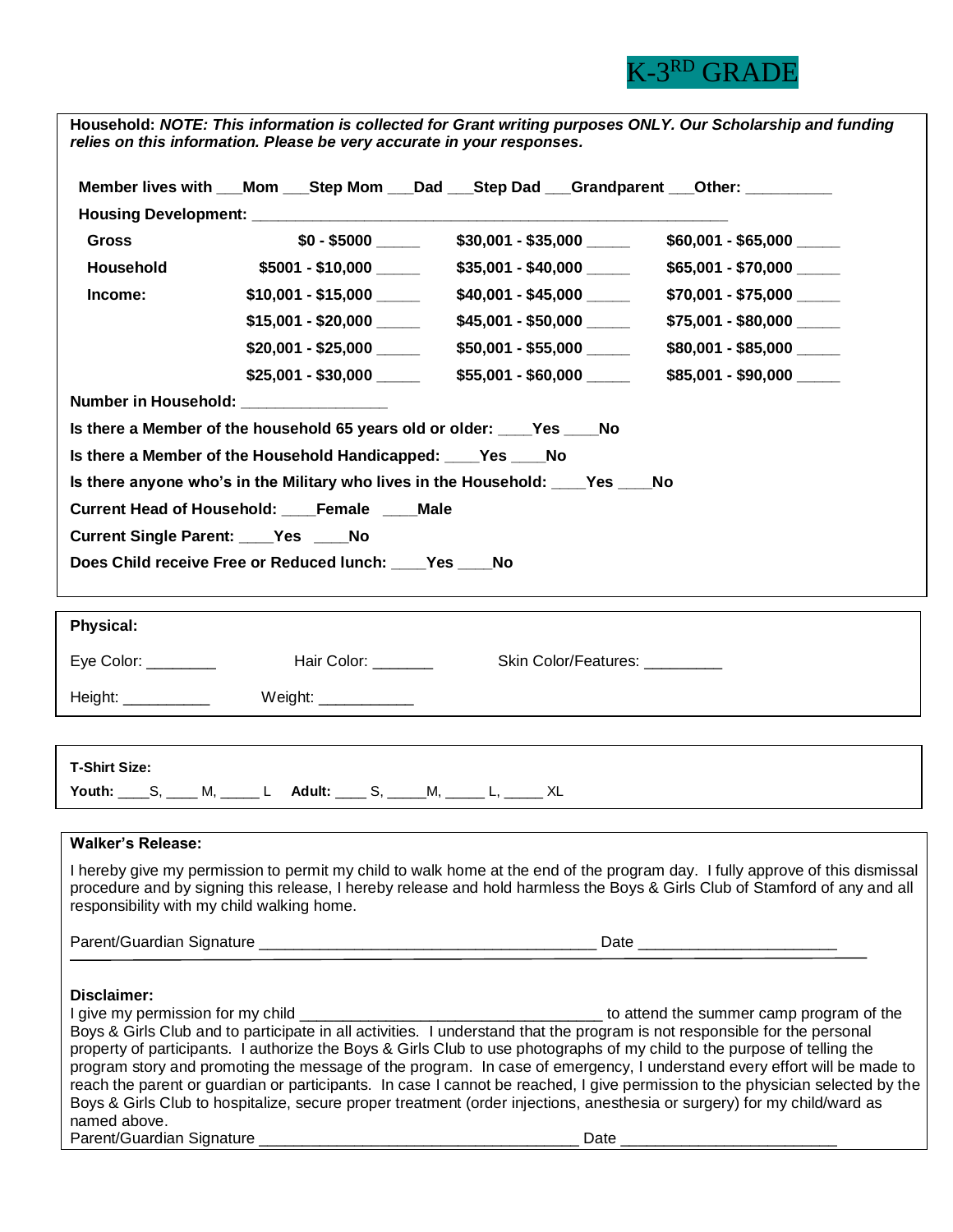### **Membership and Parent Agreement:**

| As a member of the Boys & Girls Club of Stamford, I agree to bring my membership card every time I come in the Club and          |                                                                                                                                                                                                                                |
|----------------------------------------------------------------------------------------------------------------------------------|--------------------------------------------------------------------------------------------------------------------------------------------------------------------------------------------------------------------------------|
| show it to the staff person at the front desk. I will bring it whether I'm coming to the Club for a game, class practice or open |                                                                                                                                                                                                                                |
| gym. I am aware that there will be a \$5.00 charge to replace a lost card. I will treat all staff, members and parents with      |                                                                                                                                                                                                                                |
| respect. I will care for all equipment as if it were my own. I understand that if I am, coughing swearing, stealing, fighting,   |                                                                                                                                                                                                                                |
| disrespectful other members or staff, damaging equipment or property, lying or be involved in any action that the Club staff     |                                                                                                                                                                                                                                |
| deems inappropriate, I can be removed from the Club for the day, evening, and depending on the seriousness of the                |                                                                                                                                                                                                                                |
| offense, I may be suspended for a period of time. I have read the club handbook rule and regulations.                            |                                                                                                                                                                                                                                |
|                                                                                                                                  | Date: the contract of the contract of the contract of the contract of the contract of the contract of the contract of the contract of the contract of the contract of the contract of the contract of the contract of the cont |
| Parents Signature: ___________                                                                                                   | Date: the contract of the contract of the contract of the contract of the contract of the contract of the contract of the contract of the contract of the contract of the contract of the contract of the contract of the cont |

### **Academic Release:**

| have agreed to give the Program Coordinator permission to have access to my child's                                       |
|---------------------------------------------------------------------------------------------------------------------------|
| academic records. The Programs Coordinator will have access throughout the entire school year for the purpose of          |
| monitoring my child's academic progress. I give the Program Coordinator permission to meet with the guidance counselor or |
| any school official regrading my child. The Program Coordinator will contact me prior to any such meeting to inform me of |
| any need for such meeting The Program Coordinator will submit to me in writing the results of all meetings held with my   |
| child's guidance counselor or school officials.                                                                           |

Parent Signature: \_\_\_\_\_\_\_\_\_\_\_\_\_\_\_\_\_\_\_\_\_\_\_\_\_\_\_\_\_\_\_\_\_\_\_\_\_\_\_\_\_\_ Date: \_\_\_\_\_\_\_\_\_\_\_\_\_\_\_\_\_\_\_\_\_\_\_\_\_\_

I certify that the information is complete and correct to the best of my knowledge.

Parent/Guardian's Name: \_\_\_\_\_\_\_\_\_\_\_\_\_\_\_\_\_\_\_\_\_\_\_\_\_\_\_\_\_\_\_\_

Parent/Guardian's Signature: \_\_\_\_\_\_\_\_\_\_\_\_\_\_\_\_\_\_\_\_\_\_\_\_\_\_\_\_\_\_\_\_\_\_ Date: \_\_\_\_\_\_\_\_\_\_\_\_\_\_\_\_

|                                                                                                                 |                         |  | _________________________________                           |             |
|-----------------------------------------------------------------------------------------------------------------|-------------------------|--|-------------------------------------------------------------|-------------|
| <b>For Office Use Only:</b>                                                                                     |                         |  |                                                             |             |
| <b>Method of Payment:</b>                                                                                       |                         |  |                                                             |             |
| Money Order: Check:                                                                                             |                         |  | (Payable to the Boys & Girls Club of Stamford) Credit card: |             |
| Membership $#$ :                                                                                                |                         |  | Entry Date: Expiration Date: Status: Type:                  | New/Renewal |
| Member: when the state of the state of the state of the state of the state of the state of the state of the sta | Processed by: _________ |  |                                                             |             |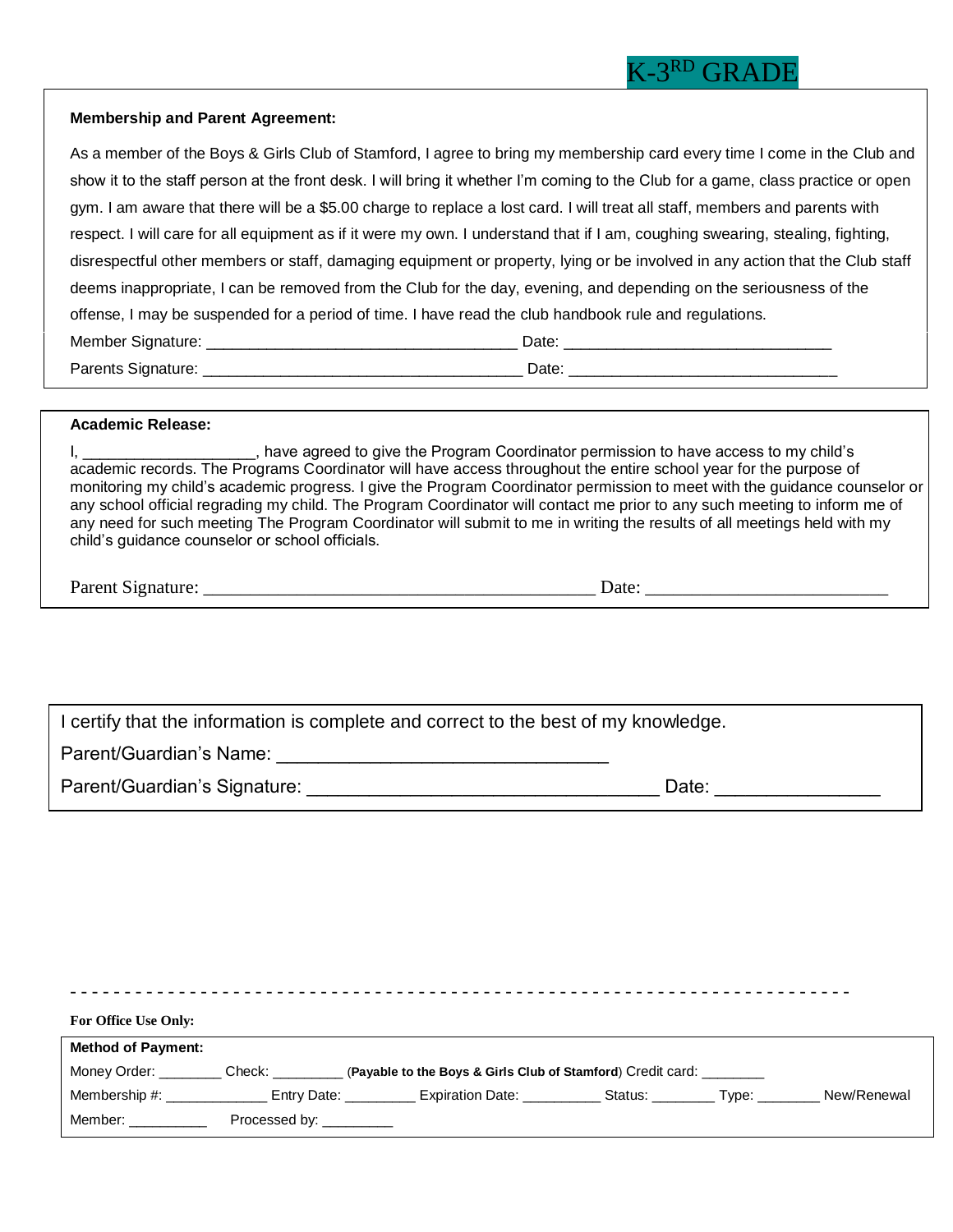**MEMBERSHIP APPLCATION- CONTACTS**

K-3RD GRADE

**Boys & Girls Club of Stamford**

Member's Name: \_\_\_\_\_\_\_\_\_\_\_\_\_\_\_\_\_\_\_\_\_\_\_\_\_\_\_\_\_\_

| PRIMARY CONTACT                                                                                                |                                                                                                                                                                                                                                |  |  |  |
|----------------------------------------------------------------------------------------------------------------|--------------------------------------------------------------------------------------------------------------------------------------------------------------------------------------------------------------------------------|--|--|--|
|                                                                                                                |                                                                                                                                                                                                                                |  |  |  |
| Parent/Guardian: _____ Emergency: ____                                                                         | Parent/Guardian: _____ Emergency: ____                                                                                                                                                                                         |  |  |  |
| Person Authorized to Pickup Member: ___                                                                        | Person Authorized to Pickup Member: ___                                                                                                                                                                                        |  |  |  |
|                                                                                                                |                                                                                                                                                                                                                                |  |  |  |
|                                                                                                                |                                                                                                                                                                                                                                |  |  |  |
|                                                                                                                |                                                                                                                                                                                                                                |  |  |  |
|                                                                                                                |                                                                                                                                                                                                                                |  |  |  |
|                                                                                                                |                                                                                                                                                                                                                                |  |  |  |
|                                                                                                                |                                                                                                                                                                                                                                |  |  |  |
|                                                                                                                |                                                                                                                                                                                                                                |  |  |  |
|                                                                                                                |                                                                                                                                                                                                                                |  |  |  |
|                                                                                                                |                                                                                                                                                                                                                                |  |  |  |
| Parent/Guardian: _____ Emergency: ____                                                                         | Parent/Guardian: _____ Emergency: ____                                                                                                                                                                                         |  |  |  |
| Person Authorized to Pickup Member: ____                                                                       | Person Authorized to Pickup Member: ___                                                                                                                                                                                        |  |  |  |
| Name: 2008 2009 2010 2021 2022 2023 2024 2022 2023 2024 2022 2023 2024 2022 2023 2024 2022 2023 2024 2022 2023 | Name: 2008 - 2008 - 2008 - 2008 - 2010 - 2010 - 2010 - 2010 - 2010 - 2010 - 2010 - 2010 - 2010 - 2010 - 2010 - 2010 - 2010 - 2010 - 2010 - 2010 - 2010 - 2010 - 2010 - 2010 - 2010 - 2010 - 2010 - 2010 - 2010 - 2010 - 2010 - |  |  |  |
|                                                                                                                |                                                                                                                                                                                                                                |  |  |  |
|                                                                                                                |                                                                                                                                                                                                                                |  |  |  |
|                                                                                                                |                                                                                                                                                                                                                                |  |  |  |
|                                                                                                                |                                                                                                                                                                                                                                |  |  |  |
|                                                                                                                |                                                                                                                                                                                                                                |  |  |  |
|                                                                                                                |                                                                                                                                                                                                                                |  |  |  |
|                                                                                                                |                                                                                                                                                                                                                                |  |  |  |
| Relationship to Member: __________________                                                                     | Relationship to Member: ______________                                                                                                                                                                                         |  |  |  |
| Parent/Guardian: _____ Emergency: ____                                                                         | Parent/Guardian: ____ Emergency: ___                                                                                                                                                                                           |  |  |  |
| Person Authorized to Pickup Member: ____                                                                       | Person Authorized to Pickup Member: ___                                                                                                                                                                                        |  |  |  |
| Name:                                                                                                          |                                                                                                                                                                                                                                |  |  |  |
|                                                                                                                |                                                                                                                                                                                                                                |  |  |  |
|                                                                                                                |                                                                                                                                                                                                                                |  |  |  |
|                                                                                                                |                                                                                                                                                                                                                                |  |  |  |
|                                                                                                                |                                                                                                                                                                                                                                |  |  |  |
|                                                                                                                |                                                                                                                                                                                                                                |  |  |  |
|                                                                                                                |                                                                                                                                                                                                                                |  |  |  |
|                                                                                                                |                                                                                                                                                                                                                                |  |  |  |
|                                                                                                                |                                                                                                                                                                                                                                |  |  |  |